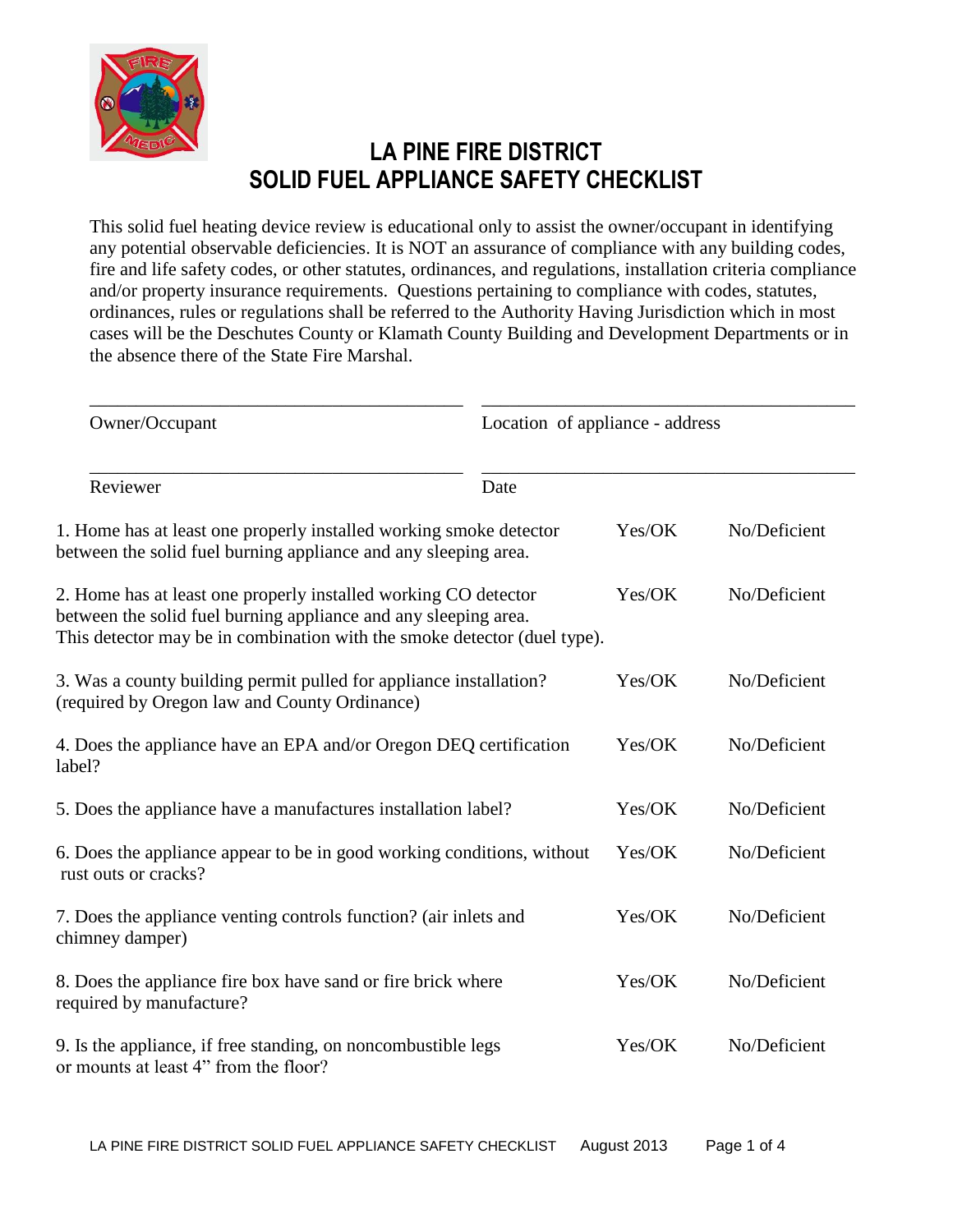| 10. Is there a noncombustible floor (i.e. concrete or tile) or a<br>noncombustible floor protection panel under the appliance that extends<br>at least 18" out from the front and 8" from the back and sides?                                                                                                                            | Yes/OK | No/Deficient |  |  |
|------------------------------------------------------------------------------------------------------------------------------------------------------------------------------------------------------------------------------------------------------------------------------------------------------------------------------------------|--------|--------------|--|--|
| 11. Is the appliance at least 36" from any combustible wall?<br>Exception (1) If wall has a vented noncombustible shield<br>spaced 1" from wall, reduction up to 18".<br>Exception (2) Installed per clearances on existing label.                                                                                                       | Yes/OK | No/Deficient |  |  |
| 12. Is the chimney pipe 18" (perpendicular measurement) from any<br>combustible wall or ceiling?<br>Exception (1) If wall or ceiling has vented noncombustible<br>shield spaced 1" from wall/ceiling, reduction to 6".<br>Exception (2) If installed per manufactures guidelines<br>(i.e. combination inlet/exhaust for a pellet stove). | Yes/OK | No/Deficient |  |  |
| 13. If chimney is masonry - does it appear to be in good order and at least Yes/OK<br>4" thick with a liner? (I.e. structurally sound, no cracks and/or other<br>penetrations).                                                                                                                                                          |        | No/Deficient |  |  |
| 14. If chimney is metal - it must have insulated double wall or be triple<br>wall pipe through any wall and or ceiling penetrations. (and in enclosed<br>void spaces if observable).                                                                                                                                                     | Yes/OK | No/Deficient |  |  |
| 15. Metal chimney must be secure by fasteners at each section and must<br>be properly support if unusually long vertical or horizontal runs.                                                                                                                                                                                             | Yes/OK | No/Deficient |  |  |
| 16. All Chimneys must extend 3' higher than any roof obstruction<br>within 10'.<br>Exception if installed per manufactures guidelines and is<br>combination inlet /low temperature exhaust (i.e. pellet stove<br>wall exhaust).                                                                                                          | Yes/OK | No/Deficient |  |  |
| 17. Chimney must have spark arresting screen.                                                                                                                                                                                                                                                                                            | Yes/OK | No/Deficient |  |  |
| 18. Are tree branches or vegetative material clear within 10' of the<br>chimney.                                                                                                                                                                                                                                                         | Yes/OK | No/Deficient |  |  |
| 19. Has the chimney been cleaned and inspected within the past year?                                                                                                                                                                                                                                                                     | Yes/OK | No/Deficient |  |  |
| 20. Are movable combustible materials, furniture, household goods,<br>etc. 36" from appliance.                                                                                                                                                                                                                                           | Yes/OK | No/Deficient |  |  |
| 21. If small children are present in the household -suggest child<br>gate/barrier to prevent accidental contact.                                                                                                                                                                                                                         | Yes/OK | No/Deficient |  |  |
| 22. Does residence has suitable fire place tools?                                                                                                                                                                                                                                                                                        | Yes/OK | No/Deficient |  |  |
| 23. Does residence has metal ash bucket with cover for ash removal?                                                                                                                                                                                                                                                                      | Yes/OK | No/Deficient |  |  |
| August 2013<br>Page 2 of 4<br>LA PINE FIRE DISTRICT SOLID FUEL APPLIANCE SAFETY CHECKLIST                                                                                                                                                                                                                                                |        |              |  |  |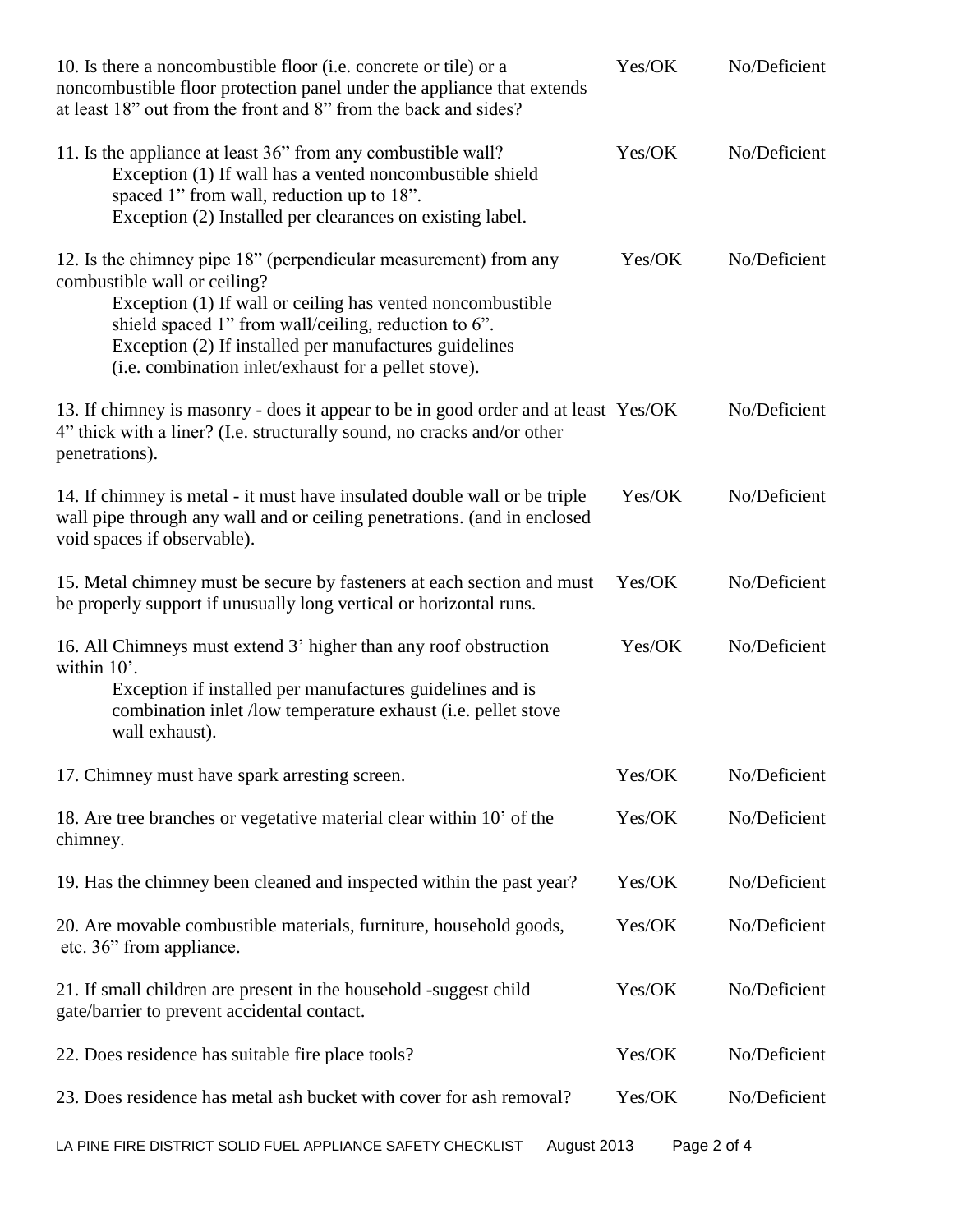| 24. Does residence has at least one working fire extinguisher?                                                                        | Yes/OK | No/Deficient |
|---------------------------------------------------------------------------------------------------------------------------------------|--------|--------------|
| 25. Wood as a fuel should be dry and aged at least one year.                                                                          | Yes/OK | No/Deficient |
| 26. Flammable liquids should never be used as a fire starter.                                                                         | Yes/OK | No/Deficient |
| 27. Owner/Occupant understands solid fuel appliances require<br>significant and constant attention and maintenance to operate safely. | Yes/OK | No/Deficient |